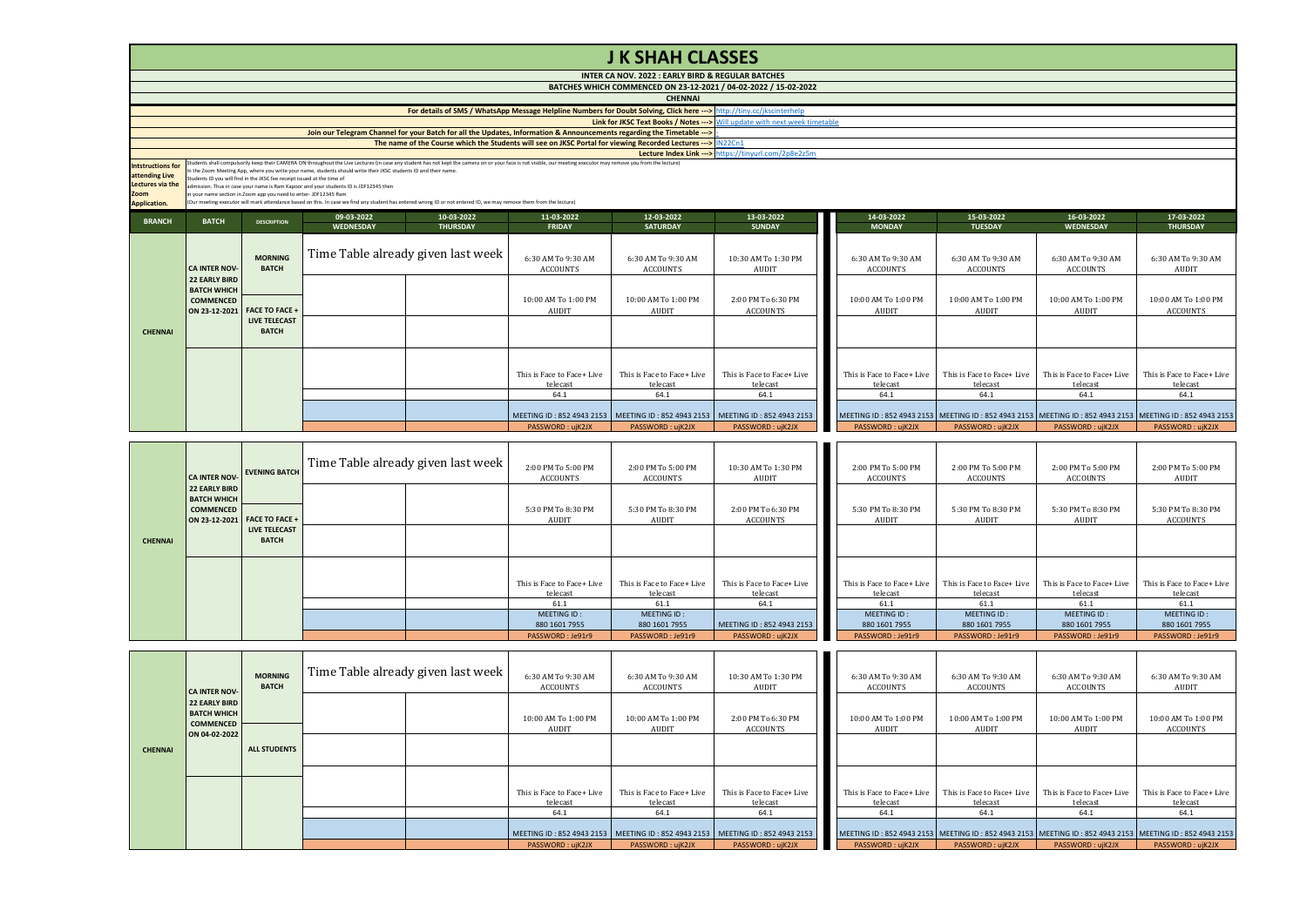## **J K SHAH CLASSES**

|                          |                                                                                                                        |                                                                         |                                                                                                                  |                                                                                                                                                                                                                  |               | INTER CA NOV. 2022 : EARLY BIRD & REGULAR BATCHES                                                                      |                                                       |               |                |                  |                 |  |
|--------------------------|------------------------------------------------------------------------------------------------------------------------|-------------------------------------------------------------------------|------------------------------------------------------------------------------------------------------------------|------------------------------------------------------------------------------------------------------------------------------------------------------------------------------------------------------------------|---------------|------------------------------------------------------------------------------------------------------------------------|-------------------------------------------------------|---------------|----------------|------------------|-----------------|--|
|                          | BATCHES WHICH COMMENCED ON 23-12-2021 / 04-02-2022 / 15-02-2022                                                        |                                                                         |                                                                                                                  |                                                                                                                                                                                                                  |               |                                                                                                                        |                                                       |               |                |                  |                 |  |
|                          | <b>CHENNAI</b>                                                                                                         |                                                                         |                                                                                                                  |                                                                                                                                                                                                                  |               |                                                                                                                        |                                                       |               |                |                  |                 |  |
|                          | For details of SMS / WhatsApp Message Helpline Numbers for Doubt Solving, Click here ---> http://tiny.cc/jkscinterhelp |                                                                         |                                                                                                                  |                                                                                                                                                                                                                  |               |                                                                                                                        |                                                       |               |                |                  |                 |  |
|                          | <b>Link for JKSC Text Books / Notes ---&gt;</b> Will update with next week timetable                                   |                                                                         |                                                                                                                  |                                                                                                                                                                                                                  |               |                                                                                                                        |                                                       |               |                |                  |                 |  |
|                          |                                                                                                                        |                                                                         |                                                                                                                  |                                                                                                                                                                                                                  |               | Join our Telegram Channel for your Batch for all the Updates, Information & Announcements regarding the Timetable ---> |                                                       |               |                |                  |                 |  |
|                          | The name of the Course which the Students will see on JKSC Portal for viewing Recorded Lectures ---> IN22Cn1           |                                                                         |                                                                                                                  |                                                                                                                                                                                                                  |               |                                                                                                                        |                                                       |               |                |                  |                 |  |
|                          |                                                                                                                        |                                                                         |                                                                                                                  |                                                                                                                                                                                                                  |               |                                                                                                                        | Lecture Index Link --- > https://tinyurl.com/2p8e2z5m |               |                |                  |                 |  |
| <b>Intstructions for</b> |                                                                                                                        |                                                                         |                                                                                                                  | Students shall compulsorily keep their CAMERA ON throughout the Live Lectures (in case any student has not kept the camera on or your face is not visible, our meeting executor may remove you from the lecture) |               |                                                                                                                        |                                                       |               |                |                  |                 |  |
| attending Live           |                                                                                                                        |                                                                         | In the Zoom Meeting App, where you write your name, students should write their JKSC students ID and their name. |                                                                                                                                                                                                                  |               |                                                                                                                        |                                                       |               |                |                  |                 |  |
| Lectures via the         |                                                                                                                        | Students ID you will find in the JKSC fee receipt issued at the time of | admission. Thus in case your name is Ram Kappor and your students ID is JDF12345 then                            |                                                                                                                                                                                                                  |               |                                                                                                                        |                                                       |               |                |                  |                 |  |
| Zoom                     |                                                                                                                        | in your name section in Zoom app you need to enter- JDF12345 Ram        |                                                                                                                  |                                                                                                                                                                                                                  |               |                                                                                                                        |                                                       |               |                |                  |                 |  |
| Application.             |                                                                                                                        |                                                                         |                                                                                                                  | (Our meeting executor will mark attendance based on this. In case we find any student has entered wrong ID or not entered ID, we may remove them from the lecture)                                               |               |                                                                                                                        |                                                       |               |                |                  |                 |  |
|                          |                                                                                                                        |                                                                         | 09-03-2022                                                                                                       | 10-03-2022                                                                                                                                                                                                       | 11-03-2022    | 12-03-2022                                                                                                             | 13-03-2022                                            | 14-03-2022    | 15-03-2022     | 16-03-2022       | 17-03-2022      |  |
| <b>BRANCH</b>            | <b>BATCH</b>                                                                                                           | <b>DESCRIPTION</b>                                                      | <b>WEDNESDAY</b>                                                                                                 | <b>THURSDAY</b>                                                                                                                                                                                                  | <b>FRIDAY</b> | <b>SATURDAY</b>                                                                                                        | <b>SUNDAY</b>                                         | <b>MONDAY</b> | <b>TUESDAY</b> | <b>WEDNESDAY</b> | <b>THURSDAY</b> |  |

**WEDNESDAY THURSDAY FRIDAY SATURDAY SUNDAY MONDAY TUESDAY WEDNESDAY THURSDAY**

|                | <b>CA INTER NOV-</b>                                                     | <b>EVENING BATCH</b> | Time Table already given last week | 2:00 PM To 5:00 PM<br>ACCOUNTS | 2:00 PM To 5:00 PM<br><b>ACCOUNTS</b> | 10:30 AM To 1:30 PM<br>AUDIT          | 2:00 PM To 5:00 PM<br><b>ACCOUNTS</b> | 2:00 PM To 5:00 PM<br><b>ACCOUNTS</b> | 2:00 PM To 5:00 PM<br><b>ACCOUNTS</b> | 2:00 PM To 5:00 PM<br>AUDIT    |
|----------------|--------------------------------------------------------------------------|----------------------|------------------------------------|--------------------------------|---------------------------------------|---------------------------------------|---------------------------------------|---------------------------------------|---------------------------------------|--------------------------------|
|                | 22 EARLY BIRD<br><b>BATCH WHICH</b><br><b>COMMENCED</b><br>ON 04-02-2022 |                      |                                    | 5:30 PM To 8:30 PM<br>AUDIT    | 5:30 PM To 8:30 PM<br>AUDIT           | 2:00 PM To 6:30 PM<br><b>ACCOUNTS</b> | 5:30 PM To 8:30 PM<br>AUDIT           | 5:30 PM To 8:30 PM<br>AUDIT           | 5:30 PM To 8:30 PM<br>AUDIT           | 5:30 PM To 8:30 PM<br>ACCOUNTS |
| <b>CHENNAI</b> |                                                                          | <b>EVENING BATCH</b> |                                    |                                |                                       |                                       |                                       |                                       |                                       |                                |
|                |                                                                          |                      |                                    | This is Face to Face+ Live     | This is Face to Face+ Live            | This is Face to Face+ Live            | This is Face to Face+ Live            | This is Face to Face+ Live            | This is Face to Face+ Live            | This is Face to Face+ Live     |
|                |                                                                          |                      |                                    | telecast                       | telecast                              | telecast                              | telecast                              | telecast                              | telecast                              | telecast                       |
|                |                                                                          |                      |                                    | 61.1                           | 61.1                                  | 64.1                                  | 61.1                                  | 61.1                                  | 61.1                                  | 61.1                           |
|                |                                                                          |                      |                                    | MEETING ID:                    | MEETING ID:                           |                                       | MEETING ID:                           | MEETING ID:                           | MEETING ID:                           | MEETING ID:                    |
|                |                                                                          |                      |                                    | 880 1601 7955                  | 880 1601 7955                         | MEETING ID: 852 4943 2153             | 880 1601 7955                         | 880 1601 7955                         | 880 1601 7955                         | 880 1601 7955                  |
|                |                                                                          |                      |                                    | PASSWORD: Je91r9               | PASSWORD: Je91r9                      | PASSWORD: ujK2JX                      | PASSWORD: Je91r9                      | PASSWORD: Je91r9                      | PASSWORD: Je91r9                      | PASSWORD: Je91r9               |

|                | <b>CA INTER NOV-</b>                                                         | <b>MORNING</b><br><b>BATCH</b> | Time Table already given last week | 6:30 AM To 9:30 AM<br><b>ACCOUNTS</b>                                             | 6:30 AM To 9:30 AM<br><b>ACCOUNTS</b>  | 10:30 AM To 1:30 PM<br>AUDIT           | 6:30 AM To 9:30 AM<br>ACCOUNTS                                                                                | 6:30 AM To 9:30 AM<br><b>ACCOUNTS</b>  | 6:30 AM To 9:30 AM<br>ACCOUNTS         | 6:30 AM To 9:30 AM<br>AUDIT            |
|----------------|------------------------------------------------------------------------------|--------------------------------|------------------------------------|-----------------------------------------------------------------------------------|----------------------------------------|----------------------------------------|---------------------------------------------------------------------------------------------------------------|----------------------------------------|----------------------------------------|----------------------------------------|
|                | <b>22 REGULAR</b><br><b>BATCH WHICH</b><br><b>COMMENCED</b><br>ON 15-02-2022 |                                |                                    | 10:00 AM To 1:00 PM<br>AUDIT                                                      | 10:00 AM To 1:00 PM<br>AUDIT           | 2:00 PM To 6:30 PM<br>ACCOUNTS         | 10:00 AM To 1:00 PM<br>AUDIT                                                                                  | 10:00 AM To 1:00 PM<br>AUDIT           | 10:00 AM To 1:00 PM<br>AUDIT           | 10:00 AM To 1:00 PM<br>ACCOUNTS        |
| <b>CHENNAI</b> |                                                                              |                                |                                    |                                                                                   |                                        |                                        |                                                                                                               |                                        |                                        |                                        |
|                |                                                                              |                                |                                    | This is Face to Face+ Live<br>telecast                                            | This is Face to Face+ Live<br>telecast | This is Face to Face+ Live<br>telecast | This is Face to Face+ Live<br>telecast                                                                        | This is Face to Face+ Live<br>telecast | This is Face to Face+ Live<br>telecast | This is Face to Face+ Live<br>telecast |
|                |                                                                              |                                |                                    | 64.1                                                                              | 64.1                                   | 64.1                                   | 64.1                                                                                                          | 64.1                                   | 64.1                                   | 64.1                                   |
|                |                                                                              |                                |                                    | MEETING ID: 852 4943 2153   MEETING ID: 852 4943 2153   MEETING ID: 852 4943 2153 |                                        |                                        | MEETING ID: 852 4943 2153   MEETING ID: 852 4943 2153   MEETING ID: 852 4943 2153   MEETING ID: 852 4943 2153 |                                        |                                        |                                        |
|                |                                                                              |                                |                                    | PASSWORD: ujK2JX                                                                  | PASSWORD: ujK2JX                       | PASSWORD: ujK2JX                       | PASSWORD: ujK2JX                                                                                              | PASSWORD: ujK2JX                       | PASSWORD: ujK2JX                       | PASSWORD: ujK2JX                       |